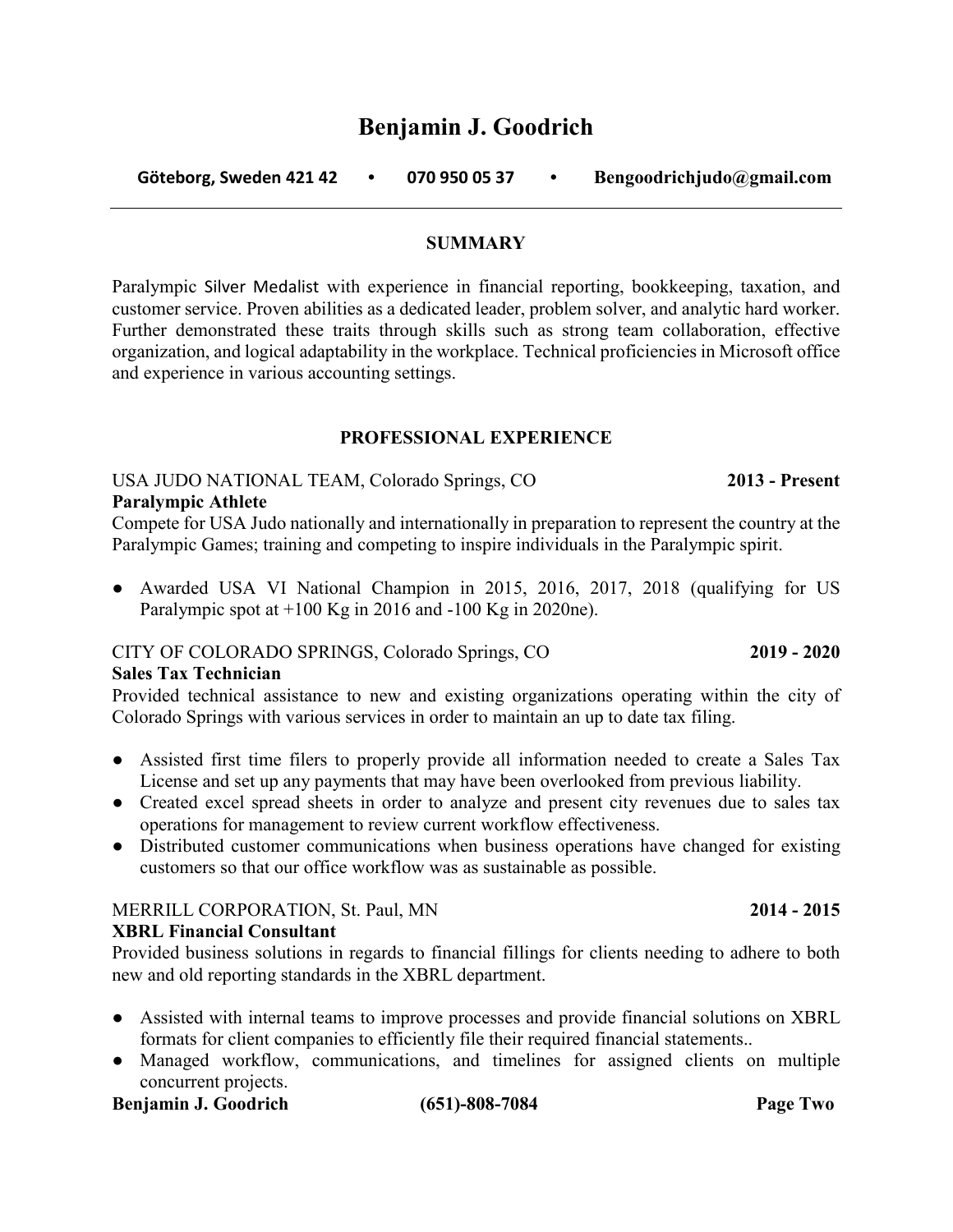### PRUDENTIAL FINANCIAL, Plymouth, MN 2012 **Control Associate**

Ensured daily processes ran smoothly and accurately.

- Compared and keyed over 50 insurance invoices verifying specific policy information.
- Produced EOD Proof showing validity of all transactions for the office.
- Created bookkeeping journals for six field office check vouchers daily.

# HUBERT H. HUMPHREY METRODOME, Minneapolis, MN **2009 - 2013 Concordia Alumni Line Manager**

Managed food service operations of multiple team members to ensure accurate inventory and bookkeeping standards all while providing excellent customer service.

## **EDUCATION**

### **Bachelors in the Science, Accounting, Finance (2015)**

University of Minnesota, Minneapolis, MN

### **LEADERSHIP**

Teach sports techniques to children with disabilities at various Sports Camps, 2010-Present Sapphire Consulting non Profit team member practicing non-profit consulting, 2013-2015 Managed an investment portfolio of over 50,000 USD with Yellow Rose Capital, 2013-2015 Planned and executed multiple scouting events to improve community welfare.

### **ACHIEVEMENTS / AWARDS**

2016, 2020 Paralympic Team Member Against All Odds Award